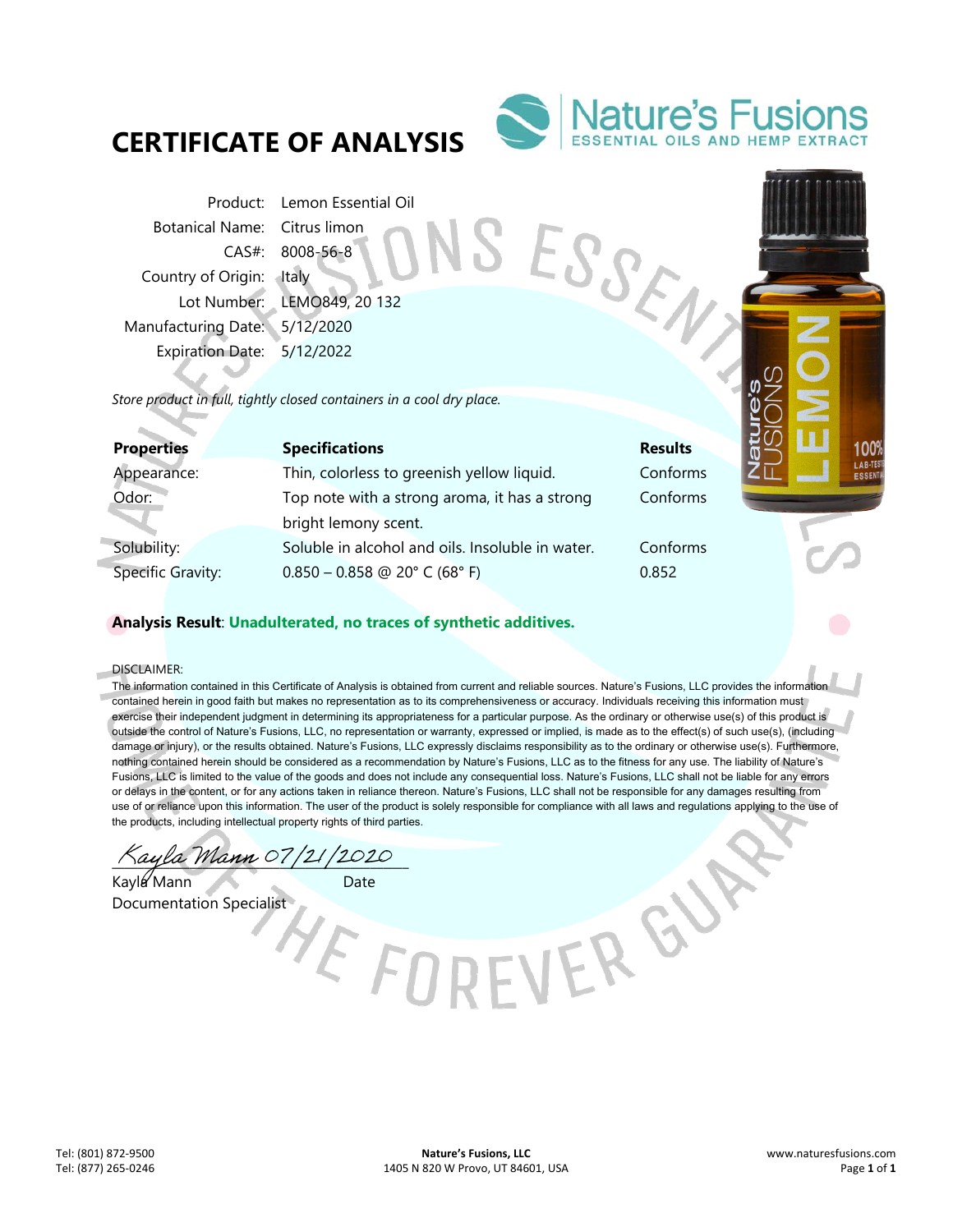# **CERTIFICATE OF ANALYSIS**



SESSEN

Product: Lemon Essential Oil Botanical Name: Citrus limon CAS#: 8008-56-8 Country of Origin: Italy Lot Number: LEMO849, 20 008 Manufacturing Date: 8/13/2019 Expiration Date: 8/13/2021

*Store product in full, tightly closed containers in a cool dry place.* 

| <b>Properties</b>        | <b>Specifications</b>                            | <b>Results</b> |
|--------------------------|--------------------------------------------------|----------------|
| Appearance:              | Thin, colorless to greenish yellow liquid.       | Conforms       |
| Odor:                    | Top note with a strong aroma, it has a strong    | Conforms       |
|                          | bright lemony scent.                             |                |
| Solubility:              | Soluble in alcohol and oils. Insoluble in water. | Conforms       |
| <b>Specific Gravity:</b> | $0.850 - 0.858$ @ 20° C (68° F)                  | 0.852          |

E FOR

# Conforms

EVERGY

## **Analysis Result**: **Unadulterated, no traces of synthetic additives.**

DISCLAIMER:

a.

The information contained in this Certificate of Analysis is obtained from current and reliable sources. Nature's Fusions, LLC provides the information contained herein in good faith but makes no representation as to its comprehensiveness or accuracy. Individuals receiving this information must exercise their independent judgment in determining its appropriateness for a particular purpose. As the ordinary or otherwise use(s) of this product is outside the control of Nature's Fusions, LLC, no representation or warranty, expressed or implied, is made as to the effect(s) of such use(s), (including damage or injury), or the results obtained. Nature's Fusions, LLC expressly disclaims responsibility as to the ordinary or otherwise use(s). Furthermore, nothing contained herein should be considered as a recommendation by Nature's Fusions, LLC as to the fitness for any use. The liability of Nature's Fusions, LLC is limited to the value of the goods and does not include any consequential loss. Nature's Fusions, LLC shall not be liable for any errors or delays in the content, or for any actions taken in reliance thereon. Nature's Fusions, LLC shall not be responsible for any damages resulting from use of or reliance upon this information. The user of the product is solely responsible for compliance with all laws and regulations applying to the use of the products, including intellectual property rights of third parties.

ayla Mann 4/13/2020

Kayla Mann Date Documentation Specialist

100' LAB-TE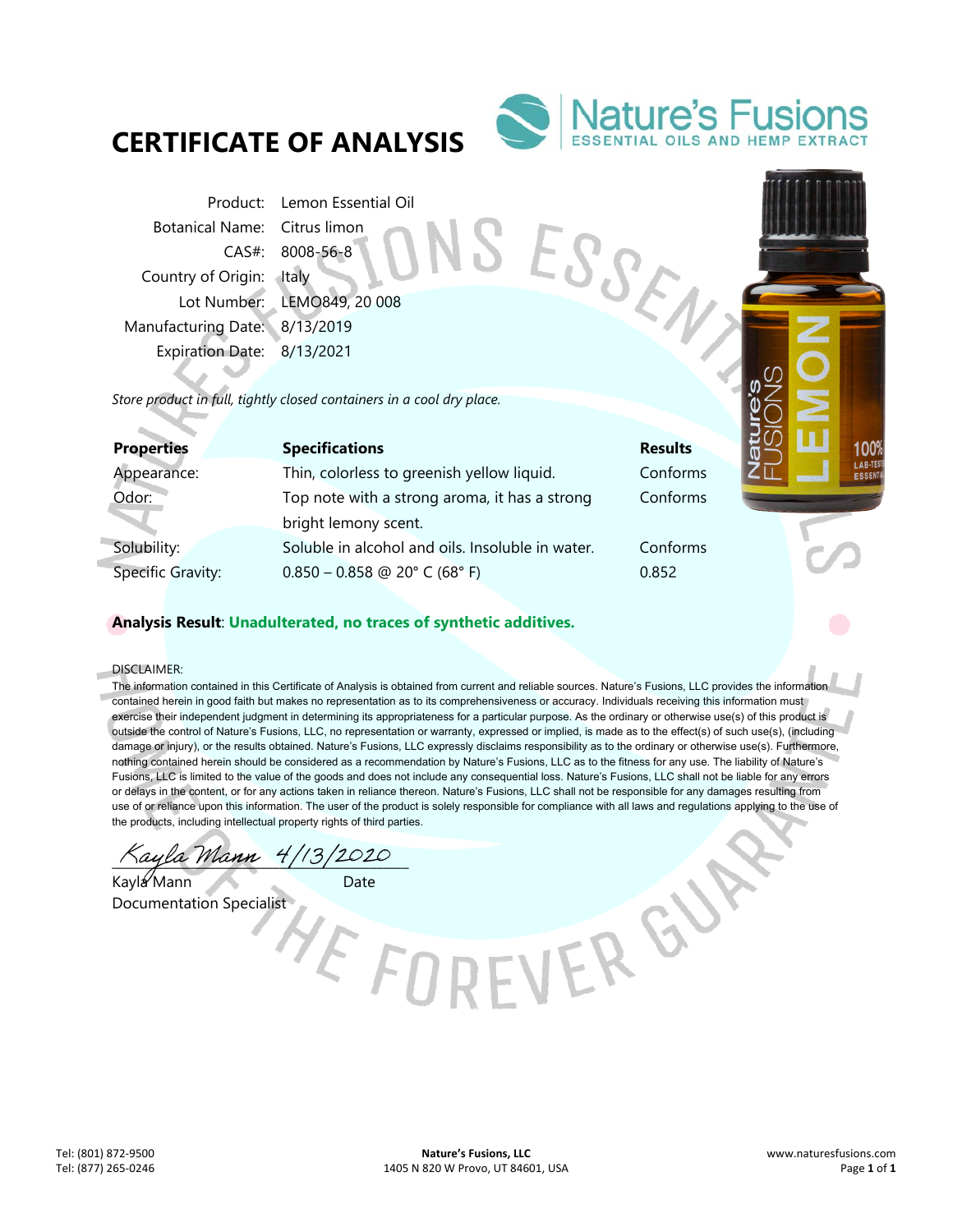



Product: Lemon Essential Oil Botanical Name: Citrus limon CAS#: 8008-56-8 Country of Origin: Italy Lot Number: LEMO 19225 Manufacturing Date: 8/13/2019 Expiration Date: 8/13/2021

*Store product in full, tightly closed containers in a cool dry place.* 

| <b>Properties</b> | <b>Specifications</b>                            | <b>Results</b> |
|-------------------|--------------------------------------------------|----------------|
| Appearance:       | Thin, colorless to greenish yellow liquid.       | Conforms       |
| Odor:             | Top note with a strong aroma, it has a strong    | Conforms       |
|                   | bright lemony scent.                             |                |
| Solubility:       | Soluble in alcohol and oils. Insoluble in water. | Conforms       |
| Specific Gravity: | $0.840 - 0.858$ @ 20° C (68° F)                  | 0.853          |



### **Analysis Result**: **Unadulterated, no traces of synthetic additives.**

#### DISCLAIMER:

The information contained in this Certificate of Analysis is obtained from current and reliable sources. Nature's Fusions, LLC provides the information contained herein in good faith but makes no representation as to its comprehensiveness or accuracy. Individuals receiving this information must exercise their independent judgment in determining its appropriateness for a particular purpose. As the ordinary or otherwise use(s) of this product is outside the control of Nature's Fusions, LLC, no representation or warranty, expressed or implied, is made as to the effect(s) of such use(s), (including damage or injury), or the results obtained. Nature's Fusions, LLC expressly disclaims responsibility as to the ordinary or otherwise use(s). Furthermore, nothing contained herein should be considered as a recommendation by Nature's Fusions, LLC as to the fitness for any use. The liability of Nature's Fusions, LLC is limited to the value of the goods and does not include any consequential loss. Nature's Fusions, LLC shall not be liable for any errors or delays in the content, or for any actions taken in reliance thereon. Nature's Fusions, LLC shall not be responsible for any damages resulting from use of or reliance upon this information. The user of the product is solely responsible for compliance with all laws and regulations applying to the use of the products, including intellectual property rights of third parties.

 $\land$ ayla Mann (2/18/2019)

Kayla Mann Date Documentation Specialist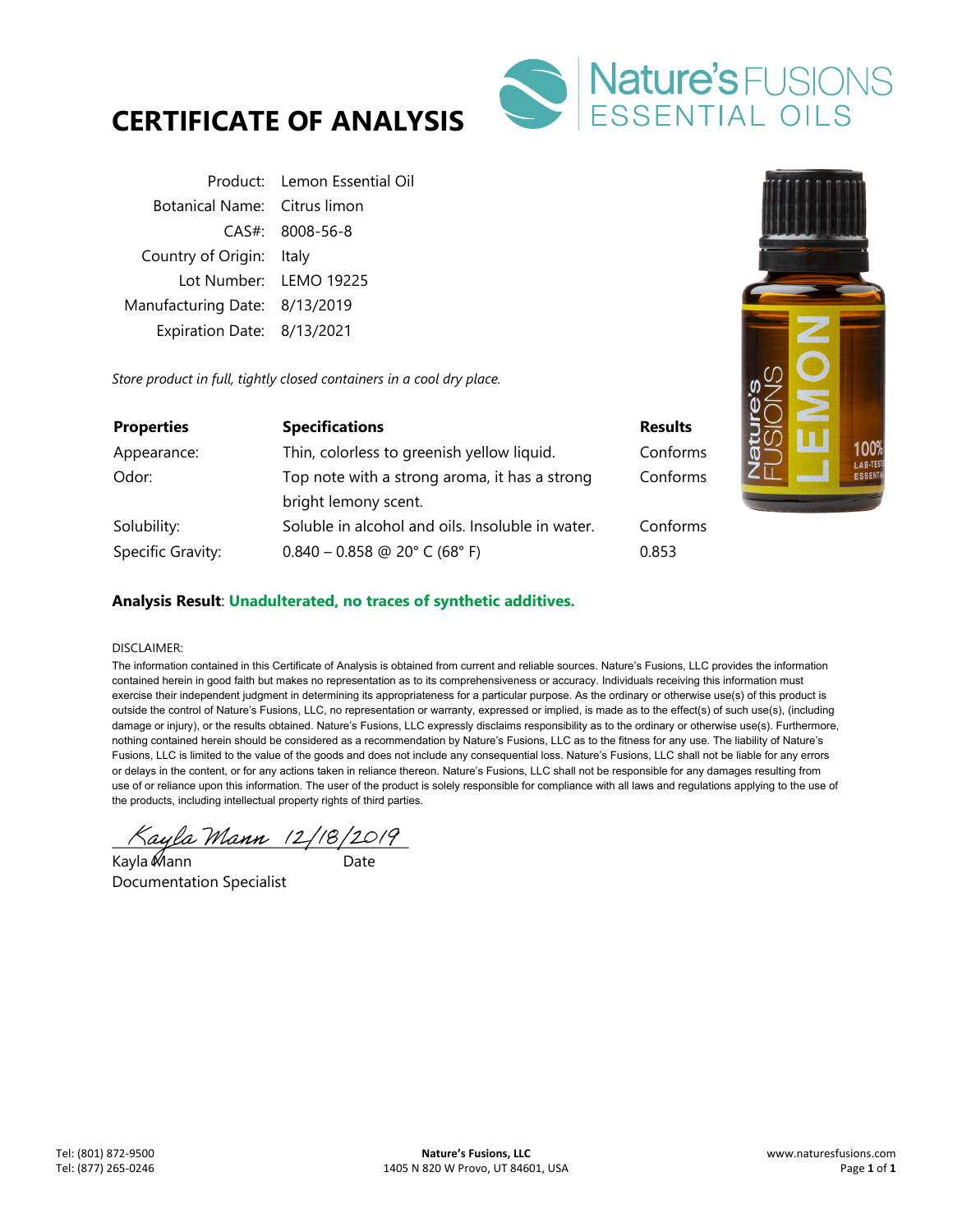



|                              | Product: Lemon Essential Oil |
|------------------------------|------------------------------|
| Botanical Name: Citrus limon |                              |
|                              | $CAS#$ : 8008-56-8           |
| Country of Origin: Italy     |                              |
| Lot Number: 069 19           |                              |
| Manufacturing Date: 3/6/2019 |                              |
| Expiration Date: 3/6/2021    |                              |

*Store in air tight container; in a cool dry area; away from direct sunlight.* 

| <b>Properties</b> | <b>Specifications</b>                            | <b>Results</b> |
|-------------------|--------------------------------------------------|----------------|
| Appearance:       | Thin, colorless to greenish yellow liquid.       | Conforms       |
| Odor:             | Top note with a strong aroma, it has a strong    | Conforms       |
|                   | bright lemony scent.                             |                |
| Solubility:       | Soluble in alcohol and oils. Insoluble in water. | Conforms       |
| Specific Gravity: | $0.840 - 0.858$ @ 20° C (68° F)                  | 0.849          |



#### **Analysis Result**: **Unadulterated, no traces of synthetic additives.**

#### DISCLAIMER:

The information contained in this Certificate of Analysis is obtained from current and reliable sources. Nature's Fusions, LLC provides the information contained herein in good faith but makes no representation as to its comprehensiveness or accuracy. Individuals receiving this information must exercise their independent judgment in determining its appropriateness for a particular purpose. As the ordinary or otherwise use(s) of this product is outside the control of Nature's Fusions, LLC, no representation or warranty, expressed or implied, is made as to the effect(s) of such use(s), (including damage or injury), or the results obtained. Nature's Fusions, LLC expressly disclaims responsibility as to the ordinary or otherwise use(s). Furthermore, nothing contained herein should be considered as a recommendation by Nature's Fusions, LLC as to the fitness for any use. The liability of Nature's Fusions, LLC is limited to the value of the goods and does not include any consequential loss. Nature's Fusions, LLC shall not be liable for any errors or delays in the content, or for any actions taken in reliance thereon. Nature's Fusions, LLC shall not be responsible for any damages resulting from use of or reliance upon this information. The user of the product is solely responsible for compliance with all laws and regulations applying to the use of the products, including intellectual property rights of third parties.

 $\wedge$ ayla Mann (2/18/2019)

Kayla Mann Date Documentation Specialist